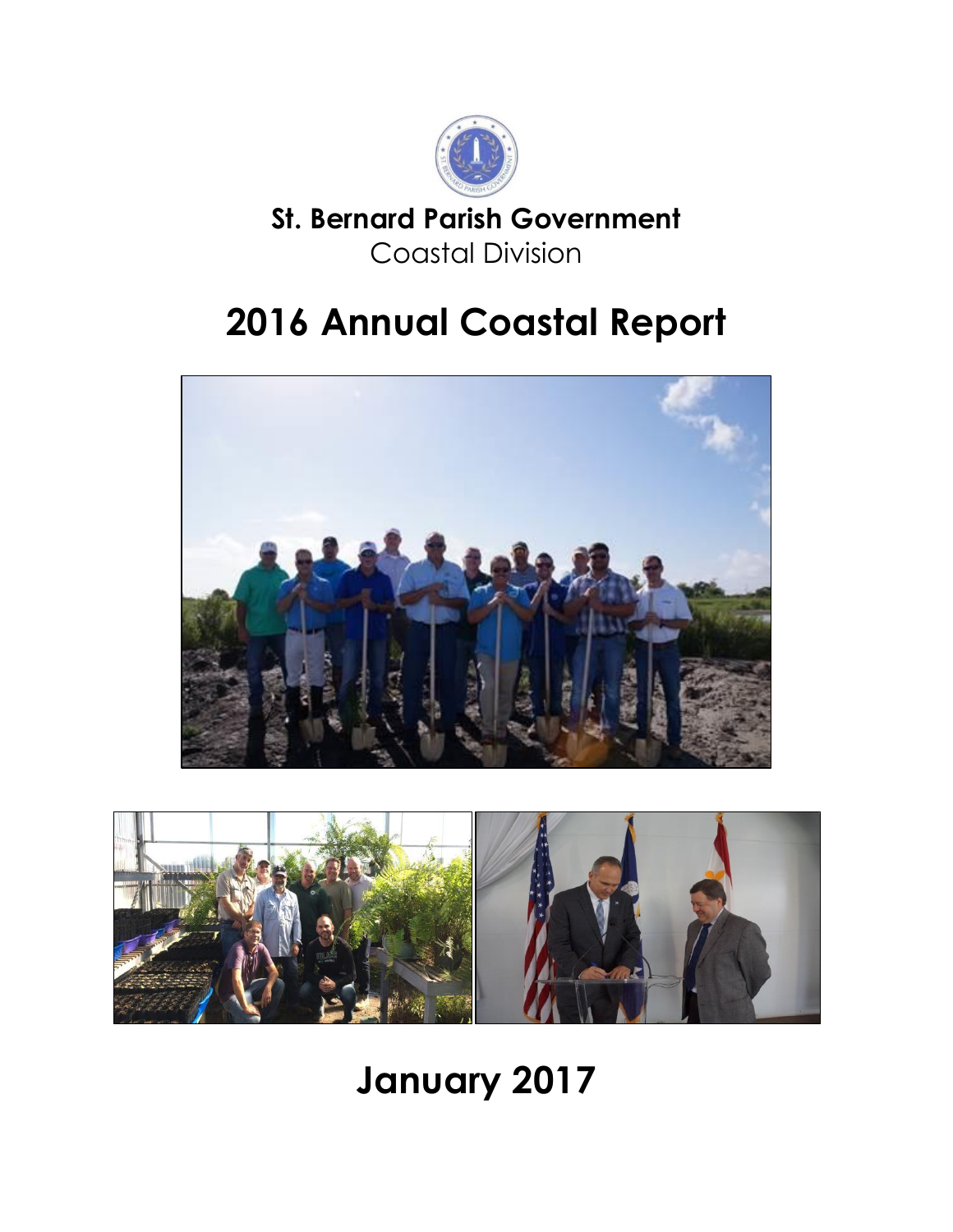#### **Table of Contents**



 *Bayou Terre Aux Beoufs, Delacroix, Louisiana*



 *Bayou La Loutre, Yscloskey, Louisiana*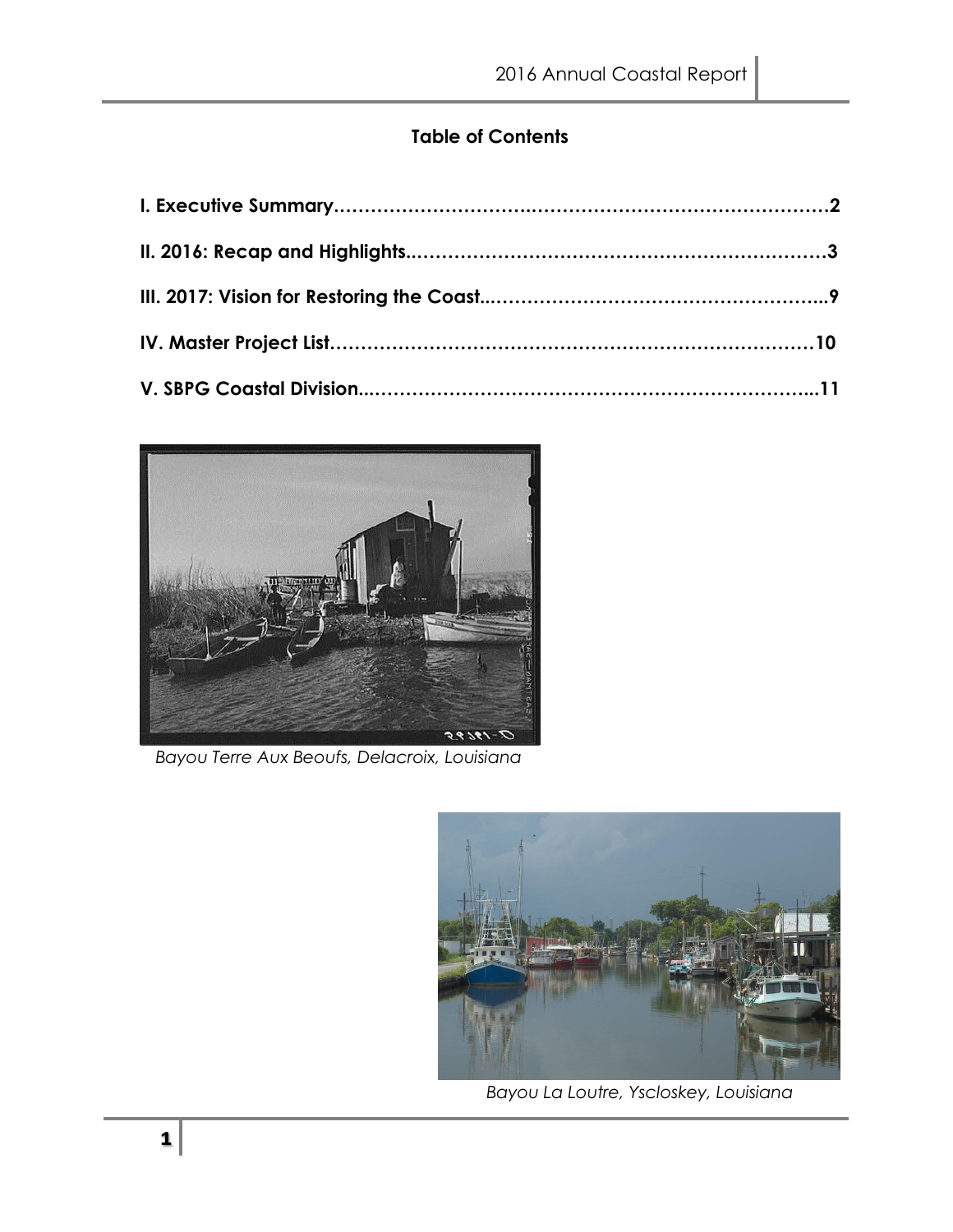## **I. Executive Summary**

The purpose of the *2016 Annual Coastal Report* is to provide a summary of coastal restoration activities from the previous year and to articulate a vision for the future. The report also includes a comprehensive profile of ongoing and proposed coastal restoration activities in St. Bernard Parish. Finally, the report includes general information regarding the St. Bernard Parish Government (SBPG) Coastal Division.

Governor John Bel Edwards appointed St. Bernard Parish President Guy McInnis to the Louisiana Coastal Protection and Restoration Authority (CPRA) Board in early 2016. As a CPRA Board member, President McInnis represents the interests of St. Bernard Parish while also playing a leadership role in coastal restoration activities across Louisiana. President McInnis's appointment was the first for a local St. Bernard Parish official since the inception of the CPRA.

The SBPG Coastal Division spent the first half of 2016 engaging in a planning process that ultimately resulted in the adoption of the *2016 Coastal Strategy Document*. The planning process built on the previous work of the Coastal Zone Advisory Committee (CZAC) and other stakeholders, and the final product includes an updated prioritized list of projects; a set of updated project maps; a preliminary scope of work and budget for each project; and a project funding matrix. The Coastal Strategy Document was approved by the CZAC and adopted by the St. Bernard Parish Council in August 2016.

Since its adoption, the Coastal Strategy Document has informed SBPG decisionmaking regarding all coastal restoration activities. Virtually every project included on the approved priority list is currently the subject of a pending request for program funding or a grant application. Several projects identified in the Coastal Strategy Document have already advanced from the planning stage to engineering and design or construction and implementation.

Coastal restoration activities conducted in 2017 will be a reflection of the planning that was completed in 2016. Additional priority list projects will advance to engineering and design or construction and implementation, and a number of smaller projects will be completed. As new funding streams become available, SBPG will be well-positioned to capitalize on new opportunities and continue forging partnerships with public agencies, non-governmental organizations (NGO), and private landowners. The overall vision for 2017 is to continue persistently seeking project funding and engaging a broad base of stakeholders.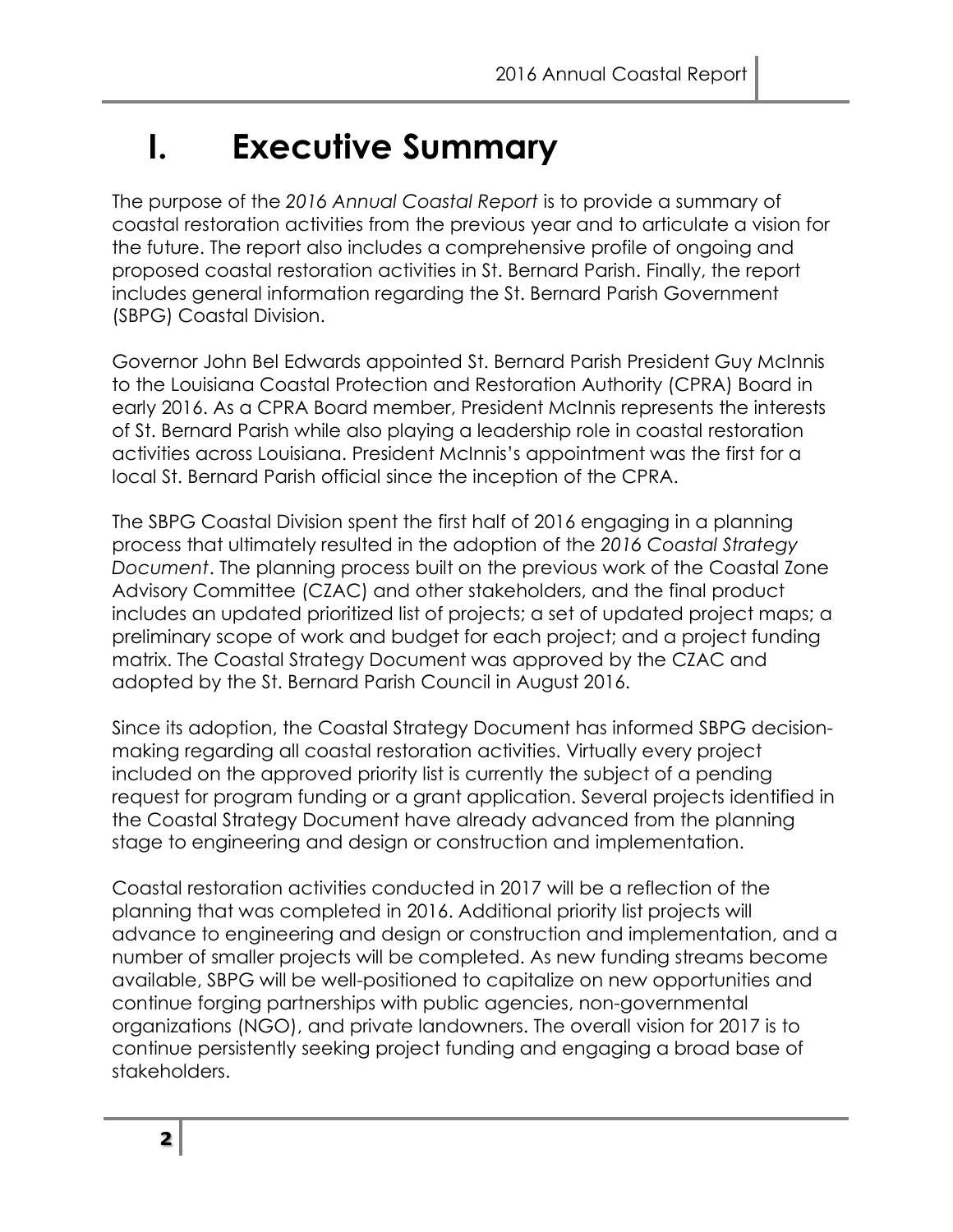### **II. 2016: Recap and Highlights**



#### *Projected Total Expenditures by Project Phase*

#### *Construction and Implementation*

 **December 2016:** The St. Bernard Parish Council approved \$15,000 in funding for the installation of navigational aids near the confluence of the Mississippi River Gulf Outlet (MRGO) and Bayou La Loutre.

Planning (\$87,884,000)

**November 2016:** The Coalition to Restore Coastal Louisiana (CRCL) completed a 4.5-mile long shoreline protection project (\$600,000) along the shores of Lake Eloi, Lake Fortuna, and Lake Athanasio.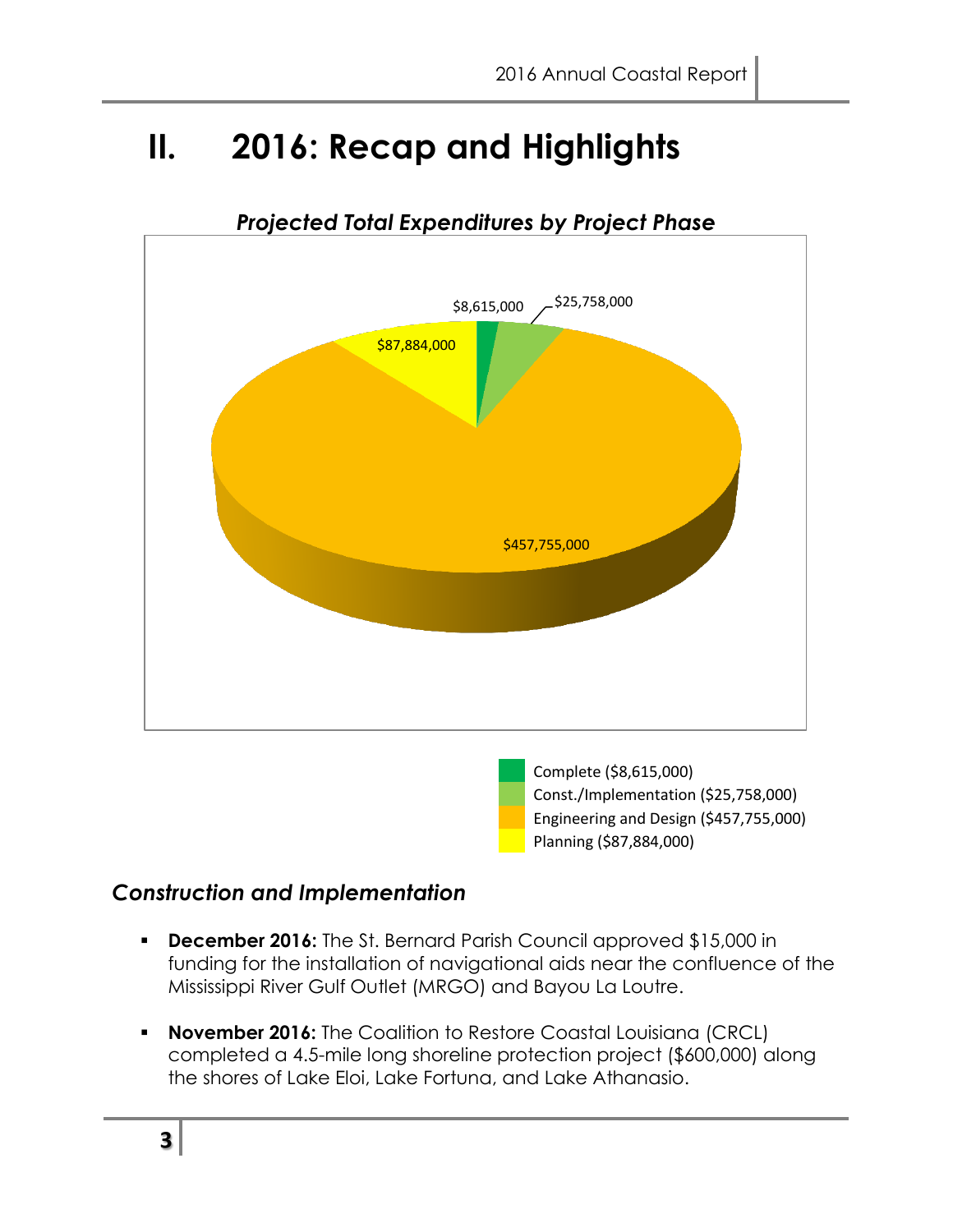**November 2016:** SBPG initiated its *Black Mangrove Planting Program* (\$258,000) by collecting black mangrove propagules in the Biloxi Marsh and potting 1,500 seeds in the greenhouse facility at Chalmette High School (CHS). Students from CHS will assist SBPG and its partners at Nicholls State University, the LSU Ag Center, and the Louisiana Department of Agriculture and Forestry with raising the propagules until the trees are mature enough to plant along the shoreline of the Biloxi Marsh. Other project partners include the Meraux Foundation, Orvis, and Low Tide Charters. The parish's black mangrove planting program has been endorsed by over twenty entities, including public agencies, universities, NGOs, and private partners.



*CHS students planting black mangrove propagules at the school's greenhouse*

- **September 2016:** The CPRA initiated its *Living Shoreline Demonstration Project* (\$23.5 million), which includes the installation of thousands of artificial reef products along the shores of Eloi Bay and Lydia Point to the shores of Treasure Bay (approximately 21 linear miles). The purpose of this project is to stimulate the growth of oyster reefs along the coast and protect the shoreline.
- **August 2016:** The *Lake Lery Marsh Creation* project (\$8 million) was enhanced with a synthetic shoreline protection product and vegetative plantings along the shoreline and within the containment berm area. The project created approximately 65 acres of new marsh near Delacroix.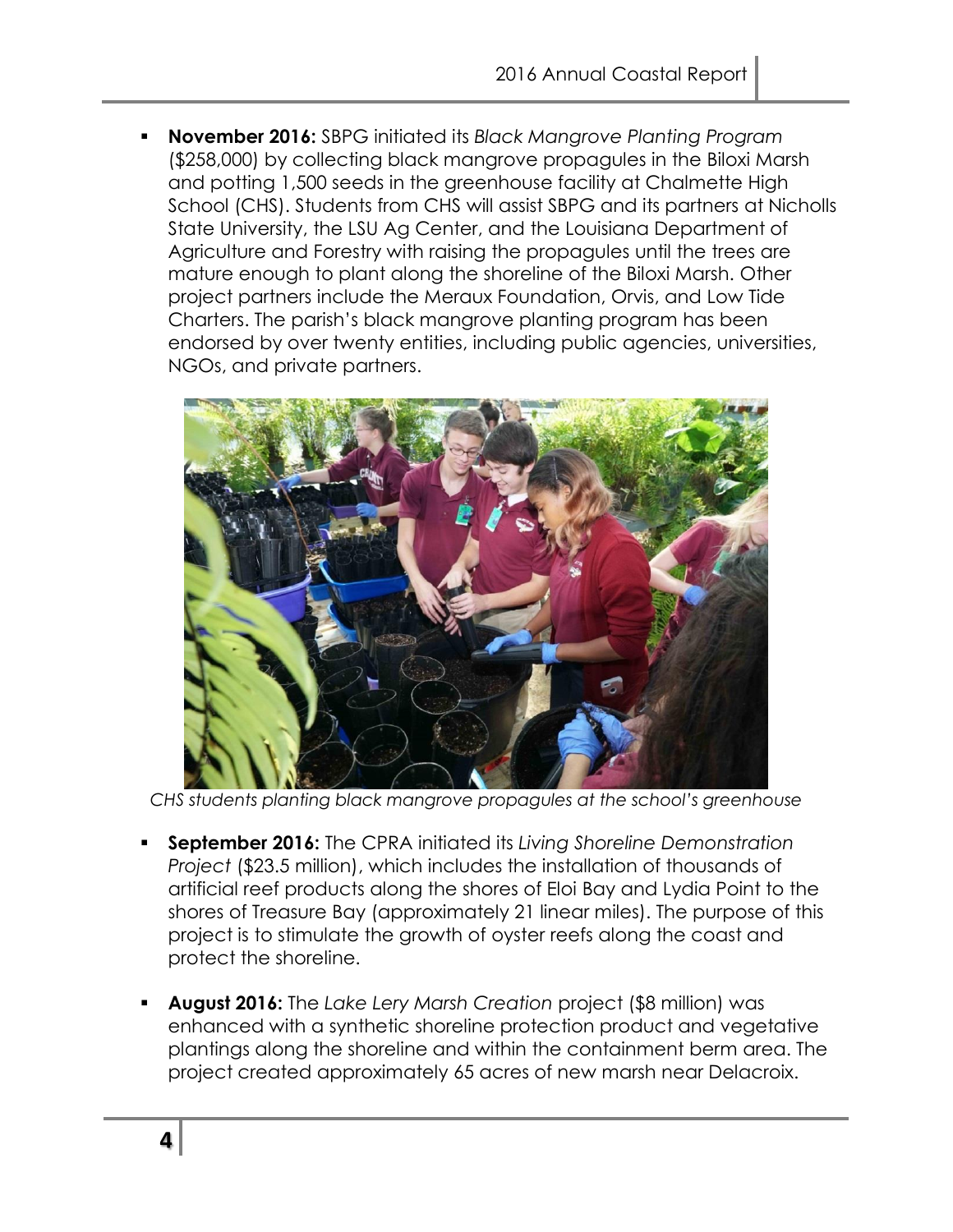**May 2016:** SBPG conducted side sonar in the Violet Canal as part of its ongoing *Violet Harbor of Refuge Project* (\$2 million). The data collected during this sonar exercise will be utilized in future marine debris removal activities in the canal. The purpose of this project is to facilitate the use of the Violet Canal as a safe harbor during tropical weather events.



#### *Projected Total Expenditures by Project Type*

Ridge Restoration (\$44,600,000) Economic Development (\$39,025,000) Shoreline Protection (\$27,300,000) Other (\$2,588,000)

#### *Engineering and Design*

**December 2016:** The Coastal Wetlands Planning, Protection and Restoration (CWPPRA) Technical Committee recommended approval for Phase 1 (engineering/design) of the *Bayou La Loutre Ridge Restoration and Marsh Creation Project* (\$29.4 million). The project will restore approximately 5.5 miles of historic forested ridge along Bayou La Loutre and will create or nourish over 380 acres of marsh.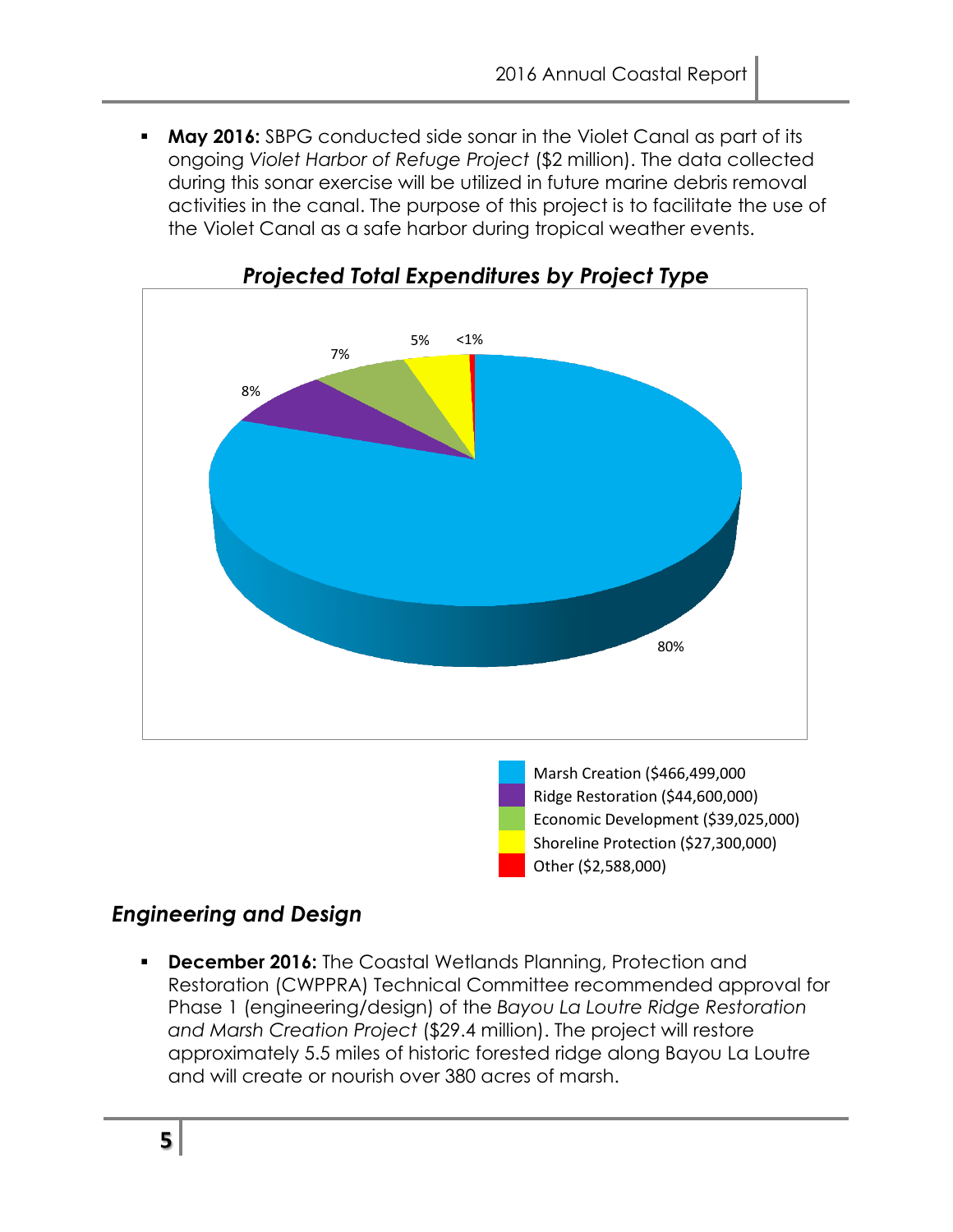- **December 2016:** The St. Bernard Parish Council approved engineering/design funding (\$1.3 million) for Phase 1 of the *Bayou Terre Aux Beoufs Ridge Restoration Project* (\$15.2 million). Phase 1 of the project will include shoreline protection along Bayou Terre Aux Beoufs and Gentilly Bayou near Delacroix. SBPG has also submitted a grant application to the United States Corps of Engineers (USACE) for funding through the Continuing Authorities Program (CAP 206). The USACE Mississippi Valley Division has since conducted a field visit and submitted the project to the United States Department of the Army for review.
- **December 2016:** The St. Bernard Parish Council approved engineering/design and construction funding for the *Delacroix Recreational Fishing Pier and Dry Dock Project* (\$1 million). The publicly owned and operated complex will include a dock, covered pavilion, parking lot, and hoist/dry dock facility.
- **November 2016:** The CPRA committed Natural Resource Damage Assessment (NRDA) funding for the engineering/design of the *Lake Borgne Marsh Creation Project* (Phase 1) (\$131 million). The initial phase of the project will create over 1,200 acres of new marsh along the land bridge between Lake Borgne and the MRGO.
- **November 2016:** The CPRA committed state RESTORE Act funding for the engineering/design of the *Golden Triangle Marsh Creation Project* (\$272.8 million) near the St. Bernard/Orleans parish line. The project will create approximately 4,200 acres of marsh between the MRGO and Gulf Intracoastal Waterway.
- **October 2016:** SBPG partnered with the Lake Pontchartrain Basin Foundation (LPBF) and Louisiana Department of Wildlife and Fisheries to conduct a *Derelict Crab Trap Removal Project* near Delacroix. Removal efforts will be conducted during the first-ever statewide crab fishing closure in early 2017. SBPG also has a pending National Oceanic and Atmospheric Administration (NOAA) Marine Debris Removal Program grant application for additional project funding and expansion through 2019.
- **September 2016:** SBPG partnered with the LPBF to build on the organization's previous cypress reforestation efforts and develop a *Caernarvon Cypress Reforestation Program* (\$112,000). The next phase of the program will consist of planting approximately 2,400 cypress trees in a 12-acre area in the marsh near the floodwall at Caernarvon. The planting is scheduled to occur in February 2017.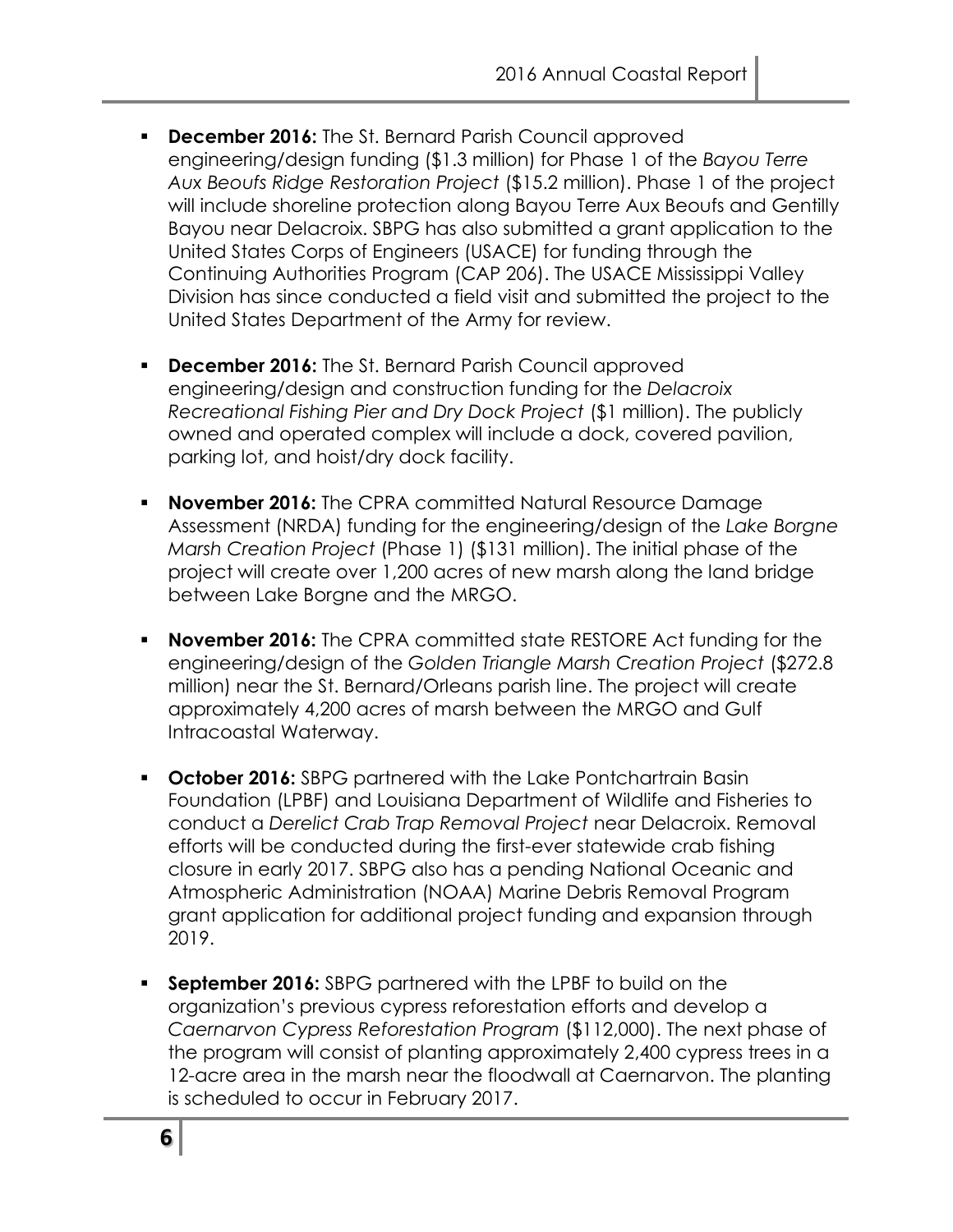**June 2016:** The CPRA committed state RESTORE Act funding for the engineering/design of the *Biloxi Marsh Living Shoreline Project* (\$3.2 million). The purpose of this project is to stimulate the growth of oyster reefs along the coast and protect the shoreline.

#### *Planning*

- **December 2016:** SBPG completed a first draft of its RESTORE Act Multiyear Implementation Plan (RESTORE MIP) for the purpose of accessing RESTORE Direct Component funding beginning in 2017. Currently, the RESTORE MIP includes additional recreational fishing piers and a public seafood market; a streetscape enhancement project along the Paris Road corridor; a fisheries-oriented workforce development program in conjunction with Nunez Community College; and construction funding for Phase 2 of the Lake Lery Marsh Creation Project. There is currently over \$1.9 million in Direct Component funding available to SBPG, and the CPRA will be making additional state-level Direct Component matching funds available to local entities in 2017. SBPG will submit a final version of its RESTORE MIP to the United States Department of the Treasury for review and approval in early 2017.
- **November 2016:** SBPG began planning an ongoing marine debris removal and maintenance dredging program for critical navigable waterways throughout the parish. It is estimated that the program will cost approximately \$150,000 annually. Program planning will be finalized in early 2017.
- **November 2016:** SBPG submitted a request to the CPRA for over \$34 million in state Gulf of Mexico Security Act (GOMESA) funding to install sheet piling along Louisiana Highway 300 (LA 300) and Bayou Terre Aux Beoufs. The proposed project would be implemented in conjunction with the LA 300 road elevation project that has already been designed and funded by the Louisiana Department of Transportation and Development. It is anticipated that the CPRA will make a decision regarding the request in 2017.
- **October 2016:** The CPRA announced that it is planning a maintenance dredging project in the Violet Canal for 2017. The project will complement SBPG's upcoming marine debris removal efforts in the Violet Canal and will greatly contribute to the overall maintenance of the canal as a safe harbor during tropical events.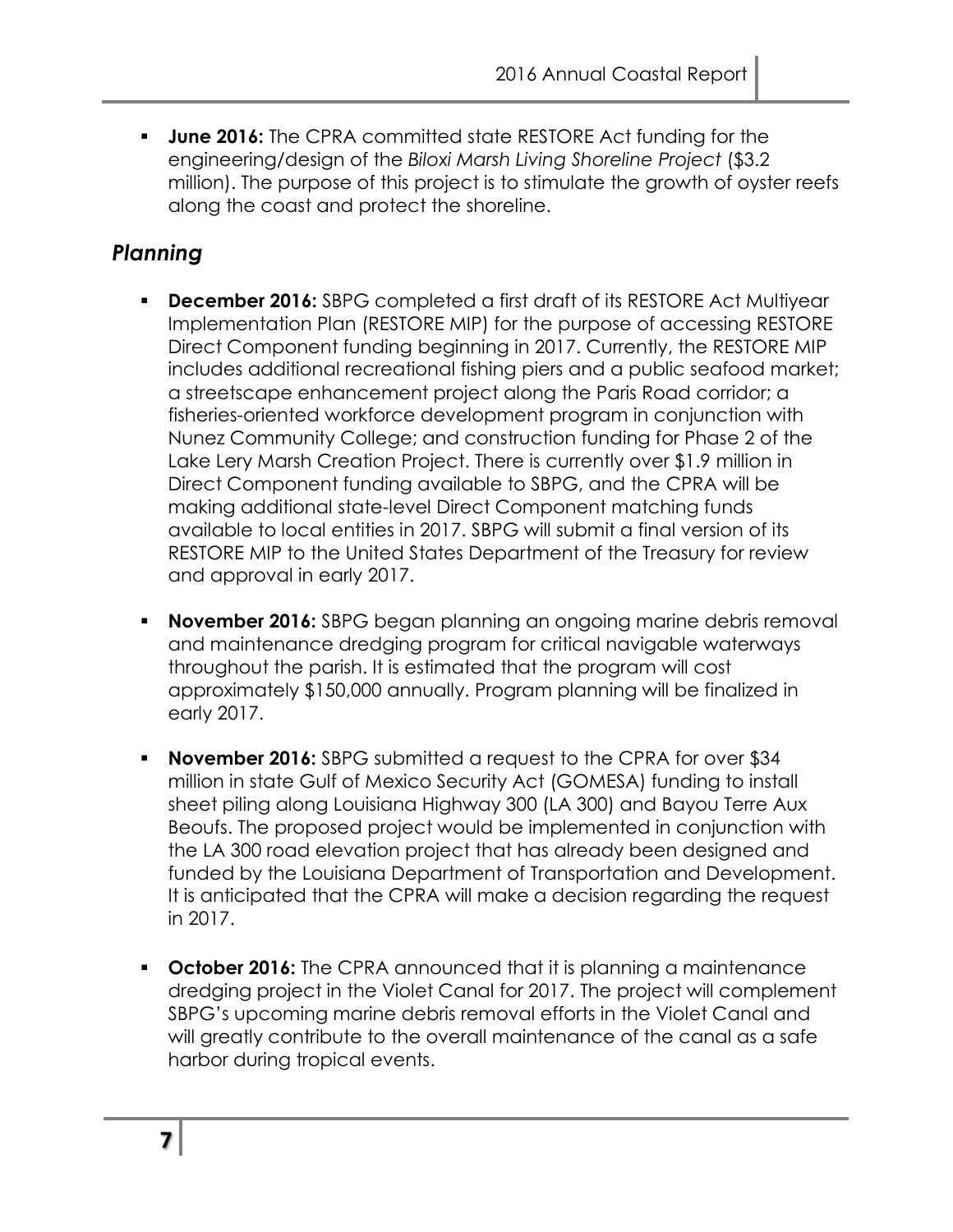- **September 2016:** SBPG partnered with the Louisiana Department of Agriculture and Forestry to begin planning a *Central Wetlands Unit Vegetative Planting Program*. The initial planting of bulrush is tentatively scheduled to occur in 2018.
- August 2016: The St. Bernard Parish Council adopted the Coastal Strategy Document, a comprehensive local coastal restoration plan that is intended to guide all local coastal restoration activities for the next ten years.



*Shell Beach, Louisiana (Painting by: Elaine Mercer)*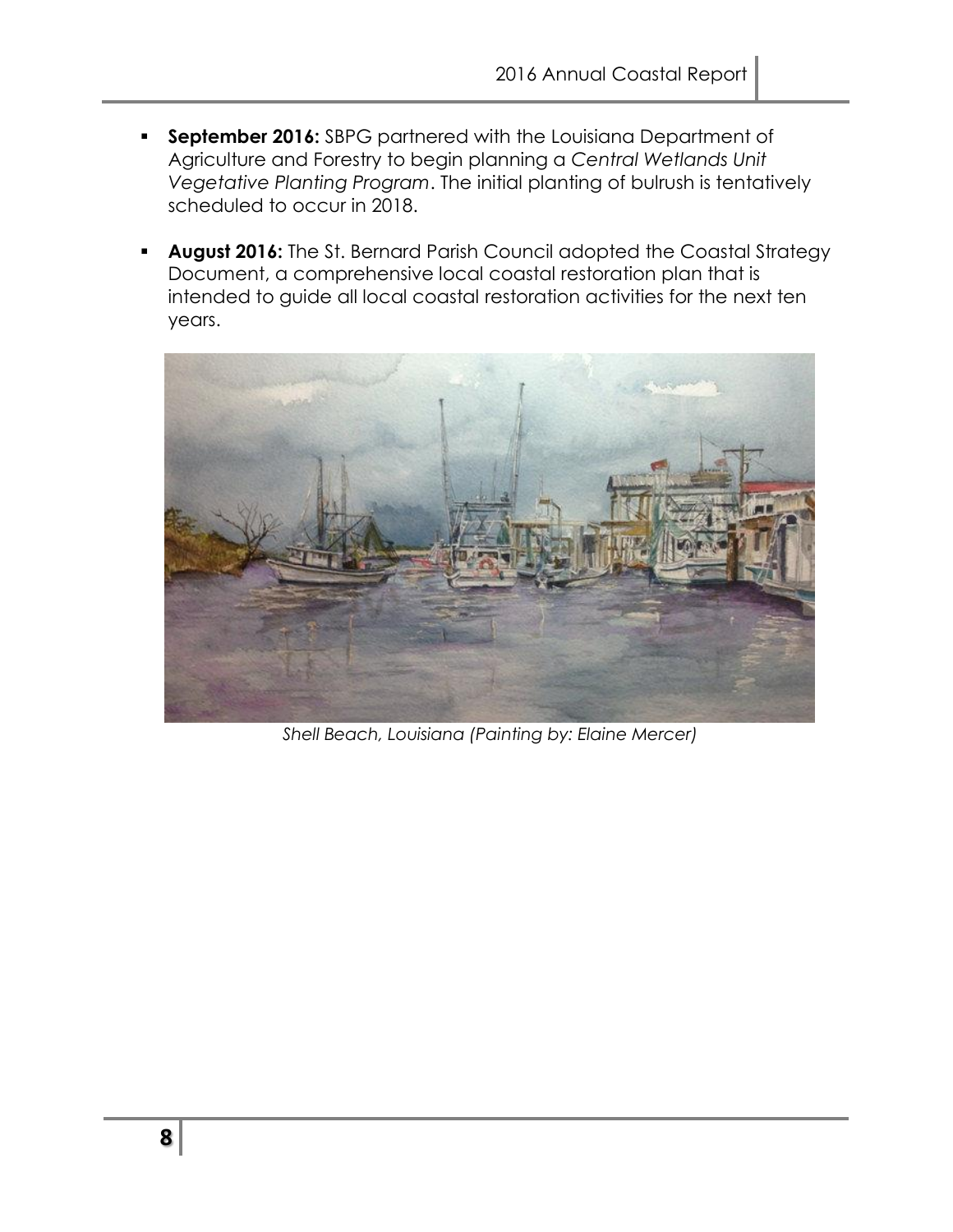### **III. 2017: Vision for Restoring the Coast**

The upcoming year will be pivotal for coastal restoration in St. Bernard Parish. The CPRA recently published a draft of its 2017 Coastal Master Plan, which includes a number of new projects that SBPG championed in 2016, including Bayou Terre Aux Beoufs Ridge Restoration and Lake Borgne Marsh Creation. The *Upper Breton Sediment Diversion* proposed by the CPRA in 2012 is no longer included in the Coastal Master Plan, although SBPG will continue to monitor the status of the proposed *Mid Breton Sediment Diversion*.

As the above 2016 Recap and Highlights section indicates, a number of critical projects are slated for either construction and implementation or engineering and design during the upcoming year. SBPG will work closely with the CPRA and other partners to ensure that all projects are executed in a manner that is most beneficial to St. Bernard Parish. The Coastal Division will also remain in close contact will local officials to ensure an appropriate level of oversight and monitoring during all phases of each project. Finally, SBPG remains committed to utilizing local contractors and other resources for coastal restoration activities to the extent possible.

Public education and outreach will be critical to the success of coastal restoration activities going forward. SBPG will continue to cultivate relationships with federal and state officials while also working closely with public and private sector partners, NGOs, and academic institutions. SBPG will also increase its efforts to provide more opportunities for volunteers to become engaged in coastal restoration during the upcoming year.

Given the popularity of recent events such as CPRA *Community Conversations*  and the Louisiana Department of Wildlife and Fisheries 3-day mobile licensing program, SBPG will continue striving to provide the public with direct access to federal and state agencies. In fact, SBPG will be hosting an official CPRA board meeting in October 2017. This will mark the first time such a meeting has been conducted in St. Bernard Parish since the inception of the CPRA.

St. Bernard Parish is currently poised for an incredible amount of investment in coastal restoration. New funding streams such as RESTORE and GOMESA will begin to provide a level of funding that once seemed impossible to obtain. Furthermore, the current St. Bernard Parish Council has chosen to invest an unprecedented amount of local funding in coastal restoration. It is therefore critical that SBPG continues to build on its current momentum and capitalize on new opportunities in 2017.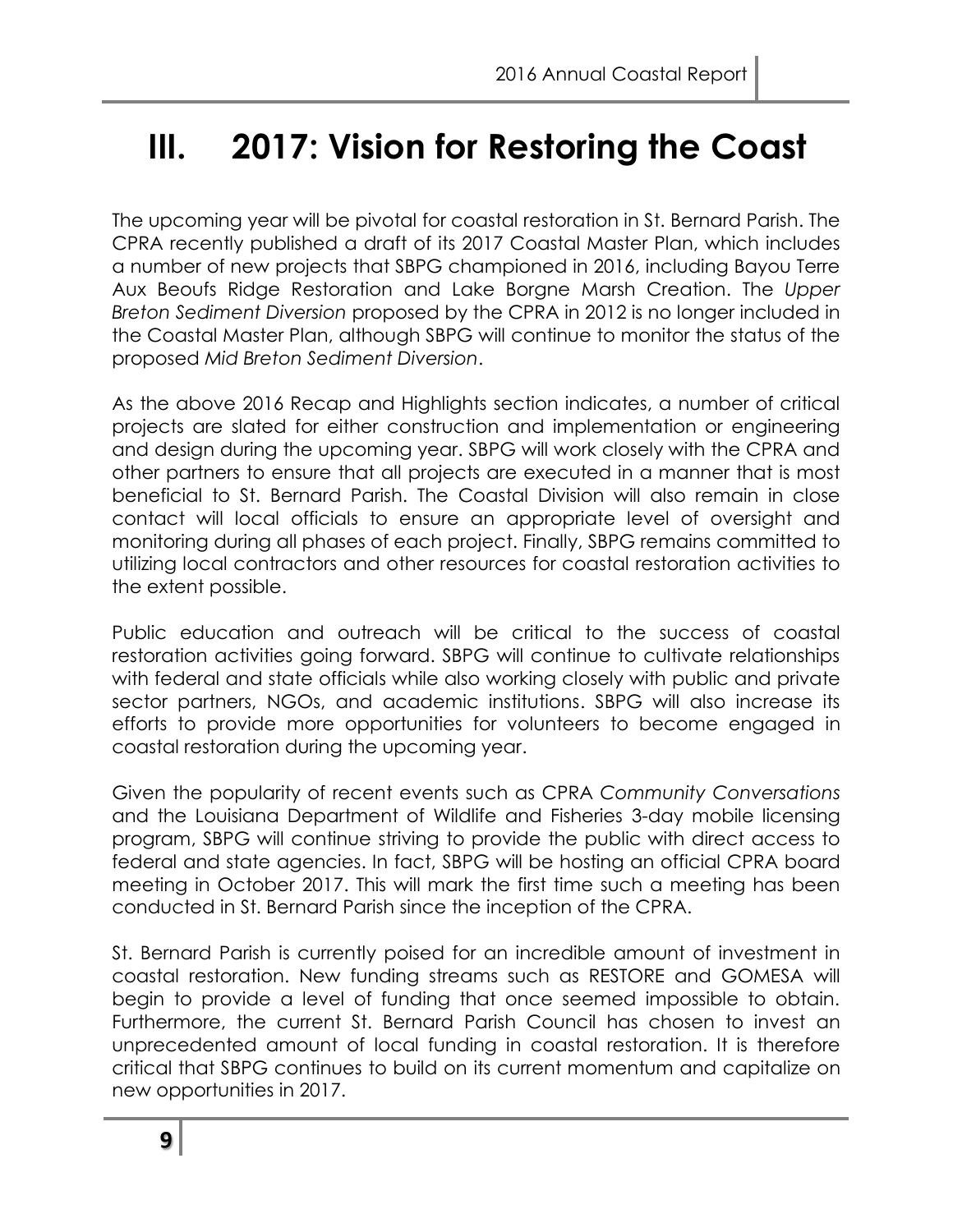## **IV. Master Project List**

| Project                                     | <b>Phase</b>      | Cost          | <b>Funding</b>        |
|---------------------------------------------|-------------------|---------------|-----------------------|
| Lake Lery Marsh Creation Phase 1            | Complete          | \$8,000,000   | <b>CIAP</b>           |
| <b>Oyster Reef Shoreline Protection</b>     | Complete          | \$600,000     | <b>CRCL/CPRA/NFWF</b> |
| <b>MRGO Navigational Aids</b>               | Complete          | \$15,000      | <b>SBPG</b>           |
| <b>Living Shoreline</b>                     | Const/Imp         | \$23,500,000  | <b>CPRA</b>           |
| <b>Black Mangrove Planting</b>              | Const/Imp         | \$258,000     | SBPG/NOAA             |
| <b>Violet Harbor of Refuge</b>              | Const/Imp         | \$2,000,000   | <b>CDBG</b>           |
| Lake Lery Marsh Creation Phase 2            | <b>Eng/Design</b> | \$3,000,000   | <b>TBD</b>            |
| <b>Biloxi Marsh Living Shoreline</b>        | Eng/Design        | \$3,200,000   | <b>CPRA</b>           |
| Caernarvon to Verret Reforestation          | Eng/Design        | \$112,000     | <b>SBPG/CPRA</b>      |
| <b>Derelict Crab Trap Removal</b>           | Eng/Design        | \$43,000      | <b>SBPG/NOAA</b>      |
| Lake Borgne Marsh Creation                  | Eng/Design        | \$131,000,000 | <b>CPRA/NRDA</b>      |
| <b>Golden Triangle Marsh Creation</b>       | Eng/Design        | \$272,800,000 | <b>CPRA/NRDA</b>      |
| Bayou La Loutre Ridge Rest.                 | Eng/Design        | \$29,400,000  | <b>CWPPRA/CPRA</b>    |
| Bayou Terre Aux Beoufs Ridge Rest.          | <b>Eng/Design</b> | \$15,200,000  | SBPG/CAP 206          |
| Rec. Fishing Piers/Public Market            | Eng/Design        | \$3,000,000   | <b>SBPG/RESTORE</b>   |
| <b>Central Wetlands Reforestation</b>       | Planning          | \$10,000      | <b>SBPG/LDAF</b>      |
| <b>Point Aux Marchettes Marsh/Shoreline</b> | Planning          | \$30,000,000  | <b>TBD</b>            |
| Lake Lery Marsh Creation Phase 3            | Planning          | \$21,699,000  | <b>TBD</b>            |
| LA Highway 300 Resilience                   | Planning          | \$35,000,000  | CPRA/GOMESA/DoTD      |
| <b>Paris Road Streetscape</b>               | Planning          | \$800,000     | <b>FEMA/RESTORE</b>   |
| <b>Marine Debris Removal and Dredging</b>   | Planning          | \$150,000     | <b>TBD</b>            |
| <b>Nunez Workforce Development</b>          | Planning          | \$225,000     | <b>RESTORE</b>        |

**TOTAL: \$580,012,000**